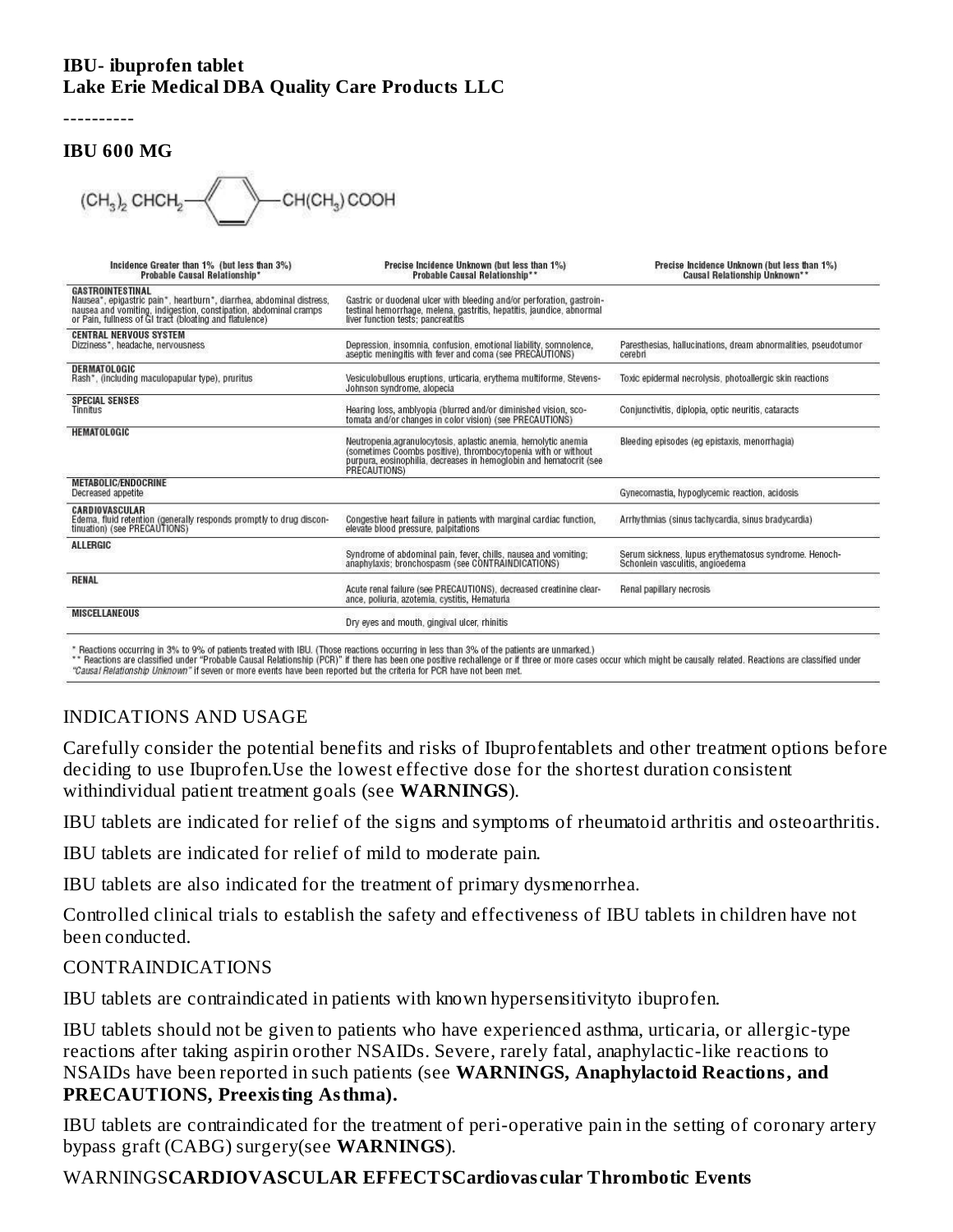Clinical trials of several COX-2 selective and nonselective NSAIDsof up to three years duration have shown an increased risk of seriouscardiovascular (CV) thrombotic events, myocardial infarction, andstroke, which can be fatal. All NSAIDs, both COX-2 selective and nonselective,may have a similar risk. Patients with known CV disease orrisk factors for CV disease may be at greater risk. To minimize thepotential risk for an adverse CV event in patients treated with anNSAID, the lowest effective dose should be used for the shortestduration possible. Physicians and patients should remain alert for thedevelopment of such events, even in the absence of previous CVsymptoms. Patients should be informed about the signs and/orsymptoms of serious CV events and the steps to take if they occur.

There is no consistent evidence that concurrent use of aspirin mitigatesthe increased risk of serious CV thrombotic events associatedwith NSAID use. The concurrent use of aspirin and an NSAID doesincrease the risk of serious GI events (see **GI WARNINGS)**.

Two large, controlled clinical trials of a COX-2 selective NSAID forthe treatment of pain in the first 10-14 days following CABG surgeryfound an increased incidence of myocardial infarction and stroke (see **CONTRAINDICATIONS).**

#### **Hypertension**

NSAIDs including IBU tablets, can lead to onset of new hypertensionor worsening of preexisting hypertension, either of which maycontribute to the increased incidence of CV events. Patients takingthiazides or loop diuretics may have impaired response to these therapieswhen taking NSAIDs. NSAIDs, including IBU tablets, should beused with caution in patients with hypertension. Blood pressure (BP)should be monitored closely during the initiation of NSAID treatmentand throughout the course of therapy.

### **Congestive Heart Failure and Edema**

Fluid retention and edema have been observed in some patients taking NSAIDs. IBU tablets should be used with caution in patients with fluid retention or heart failure.

### **Gastrointestinal Effects - Risk of Ulceration, Bleeding, and Perforation**

NSAIDs, including IBU tablets, can cause serious gastrointestinal(GI) adverse events including inflammation, bleeding, ulceration, and perforation of the stomach, small intestine, or large intestine, which can be fatal. These serious adverse events can occur at any time, with or without warning symptoms, in patients treated with NSAIDs. Only one in five patients, who develop a serious upper GI adverse event on NSAID therapy, is symptomatic. Upper GI ulcers, gross bleeding, or perforation caused by NSAIDs occur in approximately 1% of patientstreated for 3-6 months, and in about 2-4% of patients treated for oneyear. These trends continue with longer duration of use, increasing the likelihood of developing a serious GI event at some time during the course of therapy. However, even short-term therapy is not without risk. NSAIDs should be prescribed with extreme caution in thosewith a prior history of ulcer disease or gastrointestinal bleeding.Patients with a prior history of peptic ulcer disease and/or gastrointestinal bleeding who use NSAIDs have a greater than 10-fold increased risk for developing a GI bleed compared to patients treatedwith neither of these risk factors. Other factors that increase the riskof GI bleeding in patients treated with NSAIDs include concomitant use of oral corticosteroids or anticoagulants, longer duration of NSAID therapy, smoking, use of alcohol, older age, and poor general health status. Most spontaneous reports of fatal GI events are in elderly or debilitated patients and therefore, special care should be taken in treating this population. To minimize the potential risk for an adverse GI event in patients treated with an NSAID, the lowest effective dose should be used for the shortest possible duration. Patients and physicians should remain alert for signs and symptoms of GIulcerations and bleeding during NSAID therapy and promptly initiate additional evaluation and treatment if a serious GI event is suspected.This should include discontinuation of the NSAID until a serious GI adverse event is ruled out. For high-risk patients, alternate therapies that do not involve NSAIDs should be considered.

### **Renal Effects**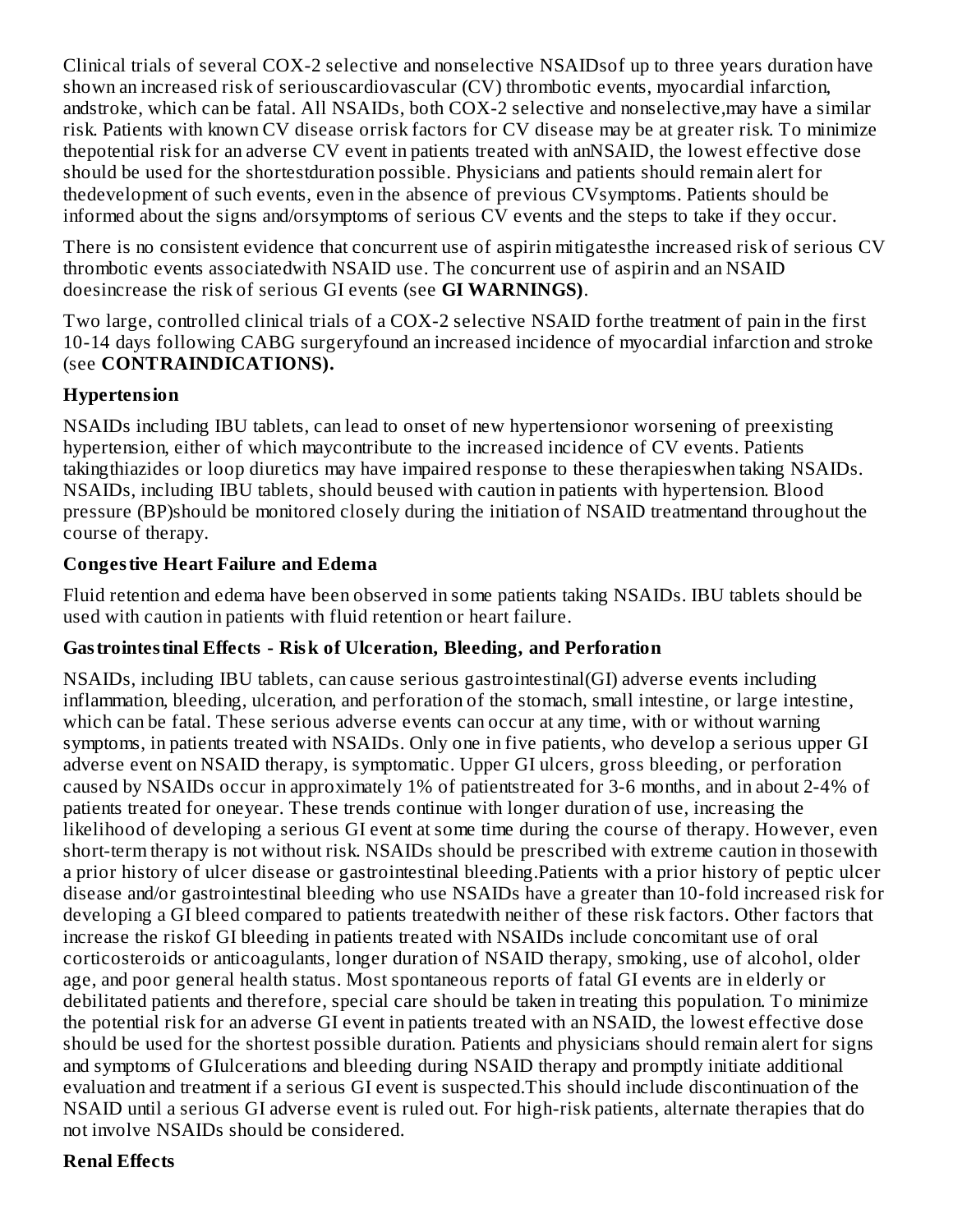Long-term administration of NSAIDs has resulted in renal papillary necrosis and other renal injury. Renal toxicity has also been seen in patients in whom renal prostaglandins have a compensatory role in the maintenance of renal perfusion. In these patients, administration of a NSAID may cause a dose dependent reduction in prostaglandin formation and, secondarily, in renal blood flow, which may precipitate overt renal decompensation. Patients at greatest riskof this reaction are those with impaired renal function, heart failure,liver dysfunction, those taking diuretics and ACE inhibitors, and the elderly. Discontinuation of NSAID therapy is usually followed by recovery to the pretreatment state.

### **Advanced Renal Dis eas e**

No information is available from controlled clinical studies regarding the use of Ibuprofen tablets in patients with advanced renal disease.Therefore, treatment with IBU tablets is not recommended in these patients with advanced renal disease. If IBU tablet therapy must be initiated, close monitoring of the patients renal function is advisable.

### **Anaphylactoid Reactions**

As with other NSAIDs, anaphylactoid reactions may occur inpatients without known prior exposure to IBU tablets. IBU tablets should not be given to patients with the aspirin triad. This symptom complex typically occurs in asthmatic patients who experience rhinitis with or without nasal polyps, or who exhibit severe, potentially fatal bronchospasm after taking aspirin or other NSAIDs (see **CONTRAINDICATIONS and PRECAUTIONS, Preexisting Asthma).**Emergency help should be sought in cases where an anaphylactoidreaction occurs

### **Skin Reactions**

NSAIDs, including IBU tablets, can cause serious skin adverse events such as exfoliative dermatitis, Stevens-Johnson Syndrome(SJS), and toxic epidermal necrolysis (TEN), which can be fatal.These serious events may occur without warning. Patients should be informed about the signs and symptoms of serious skin manifestations and use of the drug should be discontinued at the first appearance of skin rash or any other sign of hypersensitivity.

## **Pregnancy**

In late pregnancy, as with other NSAIDs, IBU tablets should beavoided because it may cause premature closure of the ductus arteriosus.

#### PRECAUTIONS General

IBU tablets cannot be expected to substitute for corticosteroids orto treat corticosteroid insufficiency. Abrupt discontinuation of corticosteroidsmay lead to disease exacerbation. Patients on prolongedcorticosteroid therapy should have their therapy tapered slowly if adecision is made to discontinue corticosteroids.

The pharmacological activity of IBU tablets in reducing fever andinflammation may diminish the utility of these diagnostic signs indetecting complications of presumed noninfectious, painful conditions.

## **Hepatic effects**

Borderline elevations of one or more liver tests may occur in upto 15% of patients taking NSAIDs, including IBU tablets. These laboratoryabnormalities may progress, may remain unchanged, or maybe transient with continuing therapy. Notable elevations of ALT orAST (approximately three or more times the upper limit of normal)have been reported in approximately 1% of patients in clinical trialswith NSAIDs. In addition, rare cases of severe hepatic reactions,including jaundice, fulminant hepatitis, liver necrosis, and hepaticfailure, some of them with fatal outcomes have been reported. Apatient with symptoms and/or signs suggesting liver dysfunction, orwith abnormal liver test values, should be evaluated for evidence ofthe development of a more severe hepatic reaction while on therapywith IBU tablets. If clinical signs and symptoms consistent with liverdisease develop, or if systemic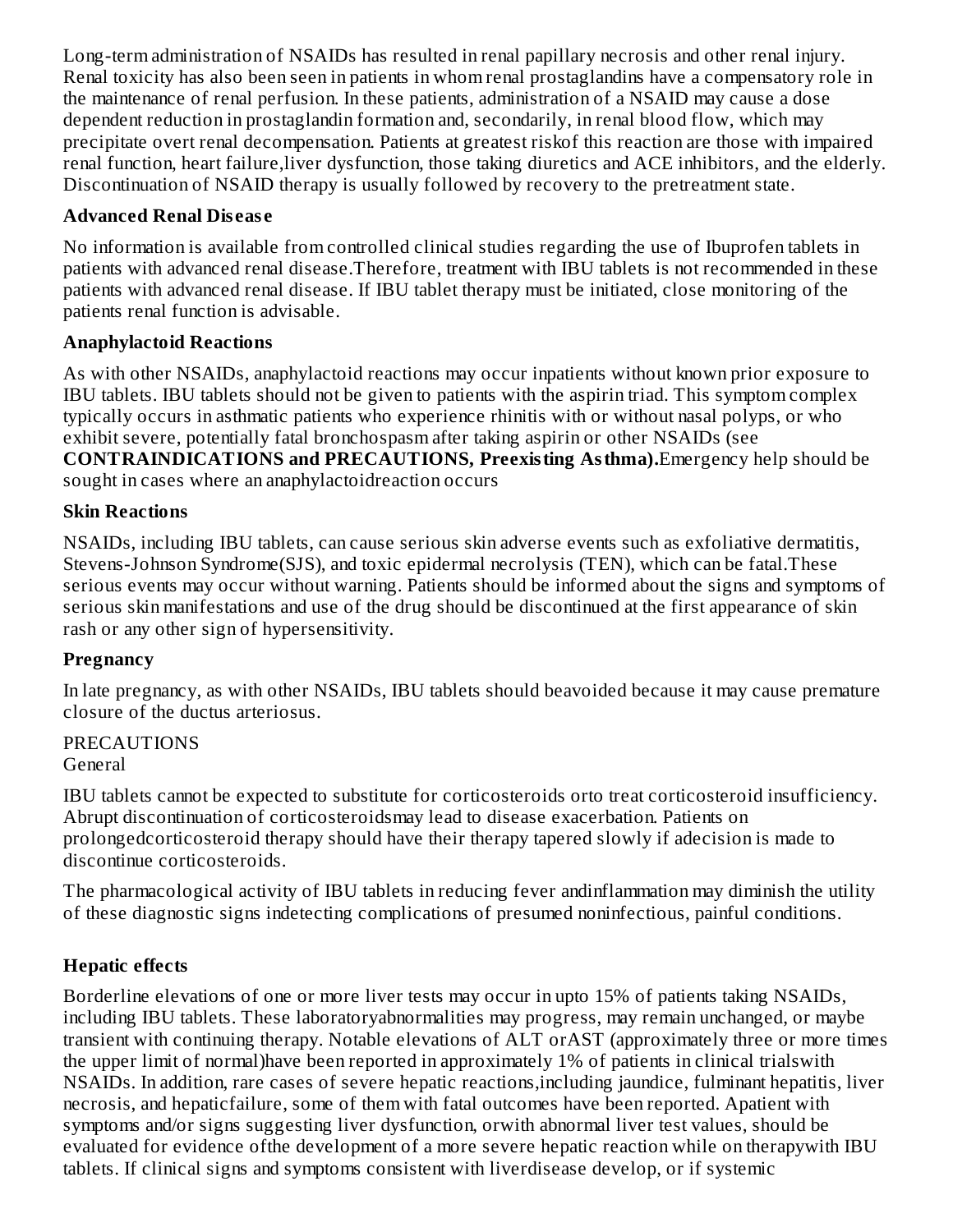manifestations occur (e.g.,eosinophilia, rash, etc.), IBU tablets should be discontinued.

### **Hematological effects**

Anemia is sometimes seen in patients receiving NSAIDs, includingIBU tablets. This may be due to fluid retention, occult or gross GIblood loss, or an incompletely described effect upon erythropoiesis.Patients on long-term treatment with NSAIDs, including IBU tablets,should have their hemoglobin or hematocrit checked if they exhibitany signs or symptoms of anemia.

In two postmarketing clinical studies the incidence of a decreasedhemoglobin level was greater than previously reported. Decrease inhemoglobin of 1 gram or more was observed in 17.1% of 193patients on 1600 mg ibuprofen daily (osteoarthritis), and in 22.8% of189 patients taking 2400 mg of ibuprofen daily (rheumatoid arthritis).Positive stool occult blood tests and elevated serum creatinine levelswere also observed in these studies.

NSAIDs inhibit platelet aggregation and have been shown to prolongbleeding time in some patients. Unlike aspirin, their effect onplatelet function is quantitatively less, of shorter duration, and reversible.

Patients receiving IBU tablets who may be adversely affected byalterations in platelet function, such as those with coagulation disordersor patients receiving anticoagulants should be carefully monitored.

### **Preexisting asthma**

Patients with asthma may have aspirin-sensitive asthma. The useof aspirin in patients with aspirinsensitive asthma has been associatedwith severe bronchospasm, which can be fatal. Since cross reactivity,including bronchospasm, between aspirin and NSAIDs hasbeen reported in such aspirinsensitive patients, IBU tablets shouldnot be administered to patients with this form of aspirin sensitivityand should be used with caution in patients with preexisting asthma.

### **Ophthalmological effects**.

Blurred and/or diminished vision, scotomata, and/or changes incolor vision have been reported. If a patient develops such complaintswhile receiving IBU tablets, the drug should be discontinued, and thepatient should have an ophthalmologic examination which includescentral visual fields and color vision testing.

## **As eptic Meningitis**

Aseptic meningitis with fever and coma has been observed on rareoccasions in patients on ibuprofen therapy. Although it is probablymore likely to occur in patients with systemic lupus erythematosusand related connective tissue diseases, it has been reported inpatients who do not have an underlying chronic disease. If signs orsymptoms of meningitis develop in a patient on IBU tablets, the possibilityof its being related to IBU tablets should be considered.

## **Laboratory Tests**

Because serious GI tract ulcerations and bleeding can occur withoutwarning symptoms, physicians should monitor for signs orsymptoms of GI bleeding. Patients on long-term treatment withNSAIDs should have their CBC and chemistry profile checked periodically.If clinical signs and symptoms consistent with liver or renaldisease develop, systemic manifestations occur (e.g., eosinophilia,rash etc.), or abnormal liver tests persist or worsen, IBU tabletsshould be discontinued.

## **Drug Interactions**

**ACE-inhibitors:**Reports suggest that NSAIDs may diminish the antihypertensiveeffect of ACEinhibitors. This interaction should be given considerationin patients taking NSAIDs concomitantly with ACE-inhibitors.

**Aspirin**When IBU tablets are administered with aspirin, its protein bindingis reduced, although the clearance of free IBU tablets is notaltered. The clinical significance of this interaction is not known; however,as with other NSAIDs, concomitant administration of ibuprofenand aspirin is not generally recommended because of the potential forincreased adverse effects.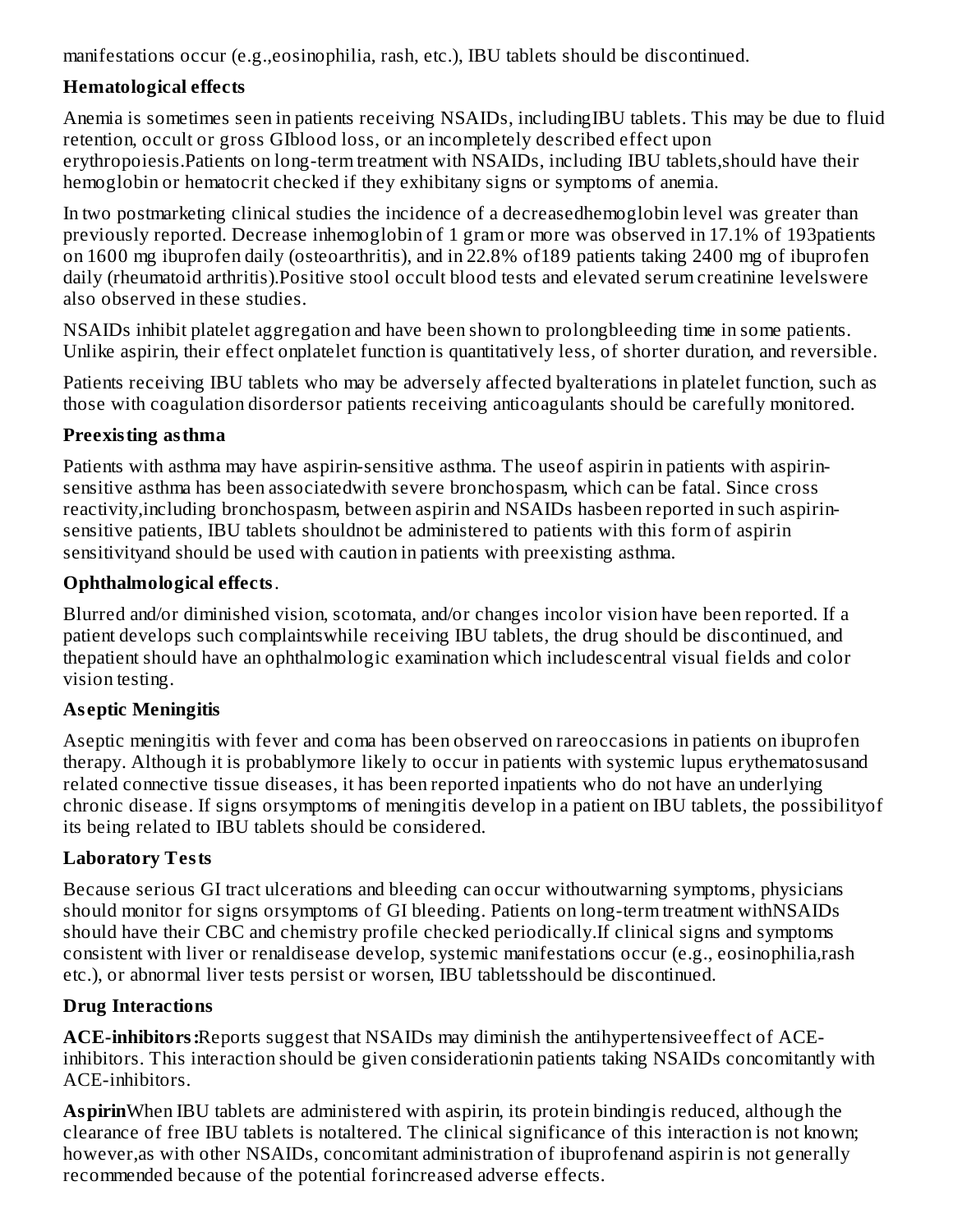#### **Diuretics**

Clinical studies, as well as post marketing observations, haveshown that Ibuprofen tablets can reduce the natriuretic effect-offurosemide and thiazides in some patients. This response has beenattributed to inhibition of renal prostaglandin synthesis. During concomitanttherapy with NSAIDs, the patient should be observed closelyfor signs of renal failure (see PRECAUTIONS, Renal Effects), aswell as to assure diuretic efficacy.

### **Lithium**

Ibuprofen produced an elevation of plasma lithium levels and areduction in renal lithium clearance in a study of eleven normal volunteers.The mean minimum lithium concentration increased 15%and the renal clearance of lithium was decreased by 19% during thisperiod of concomitant drug administration.This effect has been attributed to inhibition of renal prostaglandinsynthesis by ibuprofen. Thus, when ibuprofen and lithium are administeredconcurrently, subjects should be observed carefully for signsof lithium toxicity. (Read circulars for lithium preparation before useof such concurrent therapy.)

#### **Methotrexate**

NSAIDs have been reported to competitively inhibit methotrexateaccumulation in rabbit kidney slices. This may indicate that they couldenhance the toxicity of methotrexate. Caution should be used whenNSAIDs are administered concomitantly with methotrexate.

#### **Warfarin-type anticoagulants**

Several short-term controlled studies failed to show that Ibuprofentablets significantly affected prothrombin times or a variety of otherclotting factors when administered to individuals on coumarintypeanticoagulants. However, because bleeding has been reported whenIBU tablets and other NSAIDs have been administered to patients oncoumarin-type anticoagulants, the physician should be cautiouswhen administering IBU tablets to patients on anticoagulants. Theeffects of warfarin and NSAIDs on GI bleeding are synergistic, suchthat the users of both drugs together have a risk of serious GI bleedinghigher than users of either drug alone.

### **H-2 Antagonists**

In studies with human volunteers, co-administration of cimetidineor ranitidine with ibuprofen had no substantive effect on ibuprofenserum concentrations.

### **Pregnancy**

### **Teratogenic effects: Pregnancy Category C**

Reproductive studies conducted in rats and rabbits have notdemonstrated evidence of developmental abnormalities. However,animal reproduction studies are not always predictive of humanresponse. There are no adequate and well-controlled studies in pregnantwomen. Ibuprofen should be used in pregnancy only if thepotential benefit justifies the potential risk to the fetus.

### **Nonteratogenic effects**

Because of the known effects of NSAIDs on the fetal cardiovascularsystem (closure of ductus arteriosus), use during late pregnancyshould be avoided.

### **Labor and Delivery**

In rat studies with NSAIDs, as with other drugs known to inhibitprostaglandin synthesis, an increased incidence of dystocia, delayedparturition, and decreased pup survival occurred. The effects of IBUtablets on labor and delivery in pregnant women are unknown.

## **Nursing Mothers**

It is not known whether this drug is excreted in human milk.Because many drugs are excreted in humanmilk and because of thepotential for serious adverse reactions in nursing infants from IBUtablets, a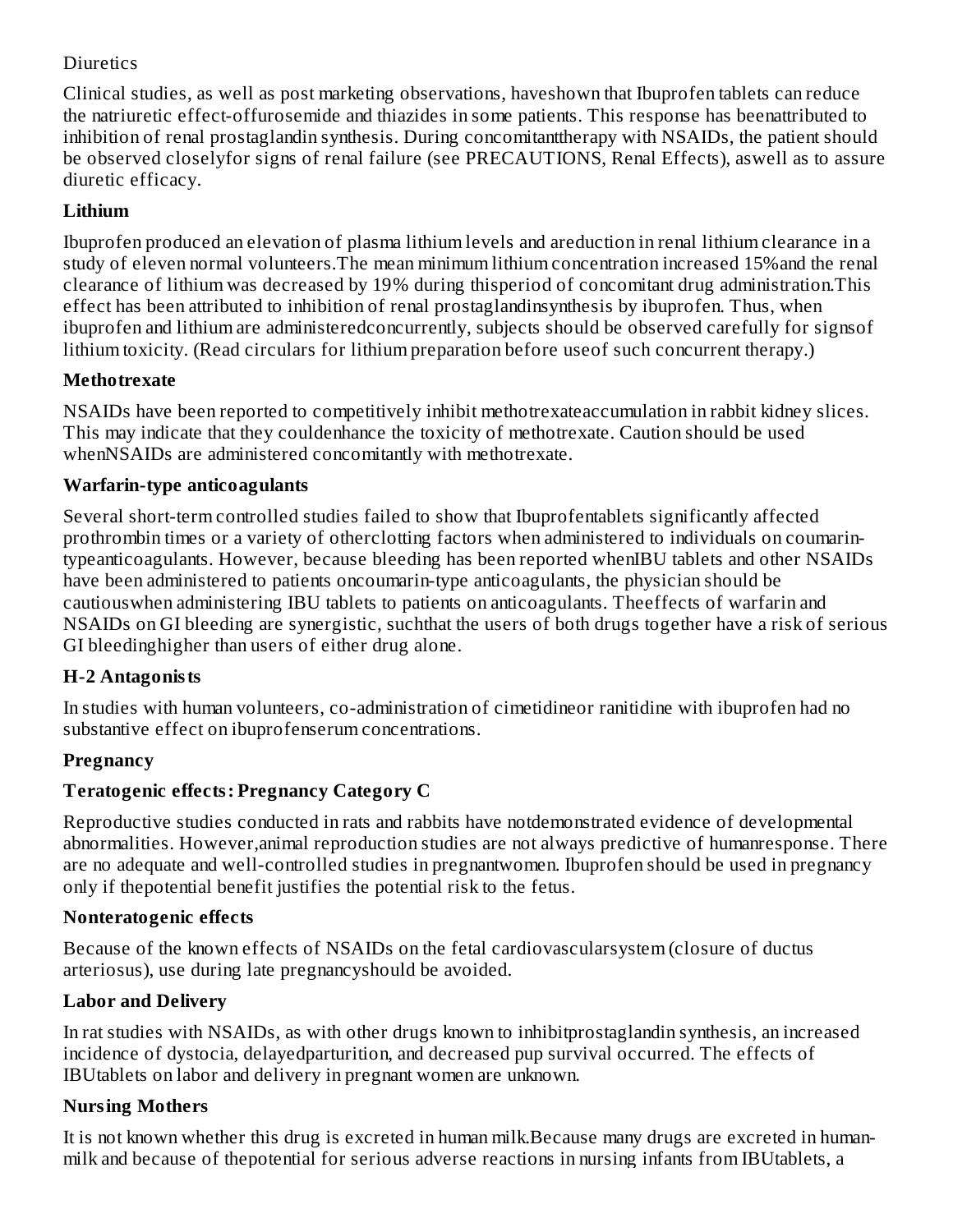decision should be made whether to discontinue nursing ordiscontinue the drug, taking into account the importance of the drugto the mother.

### **Pediatric Us e**

Safety and effectiveness of IBU tablets in pediatric patients havenot been established.

### **Geriatric Us e**

As with any NSAIDs, caution should be exercised in treating theelderly (65 years and older).

### ADVERSE REACTIONS

The most frequent type of adverse reaction occurring withIbuprofen tablets is gastrointestinal. In controlled clinical trials thepercentage of patients reporting one or more gastrointestinal complaintsranged from 4% to 16%.

In controlled studies when Ibuprofen tablets were compared toaspirin and indomethacin in equally effective doses, the overall incidenceof gastrointestinal complaints was about half that seen in eitherthe aspirin- or indomethacin-treated patients.

Adverse reactions observed during controlled clinical trials at anincidence greater than 1% are listed in the table. Those reactions listedin Column one encompass observations in approximately 3,000patients. More than 500 of these patients were treated for periods ofat least 54 weeks.

Still other reactions occurring less frequently than 1 in 100 werereported in controlled clinical trials and from marketing experience.These reactions have been divided into two categories: Column twoof the table lists reactions with therapy with Ibuprofen tablets wherethe probability of a causal relationship exists: for the reactions inColumn three, a causal relationship with Ibuprofen tablets has notbeen established.

Reported side effects were higher at doses of 3200 mg/day thanat doses of 2400 mg or less per day in clinical trials of patients withrheumatoid arthritis. The increases in incidence were slight and stillwithin the ranges reported in the table.

### **OVERDOSAGE**

Approximately 11⁄2 hours after the reported ingestion of from 7 to10 Ibuprofen tablets (400 mg), a 19 month old child weighing 12 kgwas seen in the hospital emergency room, apneic and cyanotic,responding only to painful stimuli. This type of stimulus, however,was sufficient to induce respiration. Oxygen and parenteral fluidswere given; a greenish-yellow fluid was aspirated from the stomachwith no evidence to indicate the presence of ibuprofen. Two hoursafter ingestion the child's condition seemed stable; she still respondedonly to painful stimuli and continued to have periods of apnea lastingfrom 5 to 10 seconds. She was admitted to intensive care andsodium bicarbonate was administered as well as infusions of dextroseand normal saline. By four hours post-ingestion she could bearoused easily, sit by herself and respond to spoken commands.Blood level of ibuprofen was 102.9 μg/mL approximately 81⁄2 hoursafter accidental ingestion. At 12 hours she appeared to be completelyrecovered.

In two other reported cases where children (each weighingapproximately 10 kg) accidentally, acutely ingested approximately120 mg/kg, there were no signs of acute intoxication or late sequelae.Blood level in one child 90 minutes after ingestion was 700 μg/mL —about 10 times the peak levels seen in absorption-excretion studies.A 19-year old male who had taken 8,000 mg of ibuprofen over aperiod of a few hours complained of dizziness, and nystagmus wasnoted. After hospitalization, parenteral hydration and three days bedrest, he recovered with no reported sequelae.

In cases of acute overdosage, the stomach should be emptied byvomiting or lavage, though little drug will likely be recovered if morethan an hour has elapsed since ingestion. Because the drug is acidicand is excreted in the urine, it is theoretically beneficial to administeralkali and induce diuresis. In addition to supportive measures, the useof oral activated charcoal may help to reduce the absorption andreabsorption of Ibuprofen tablets.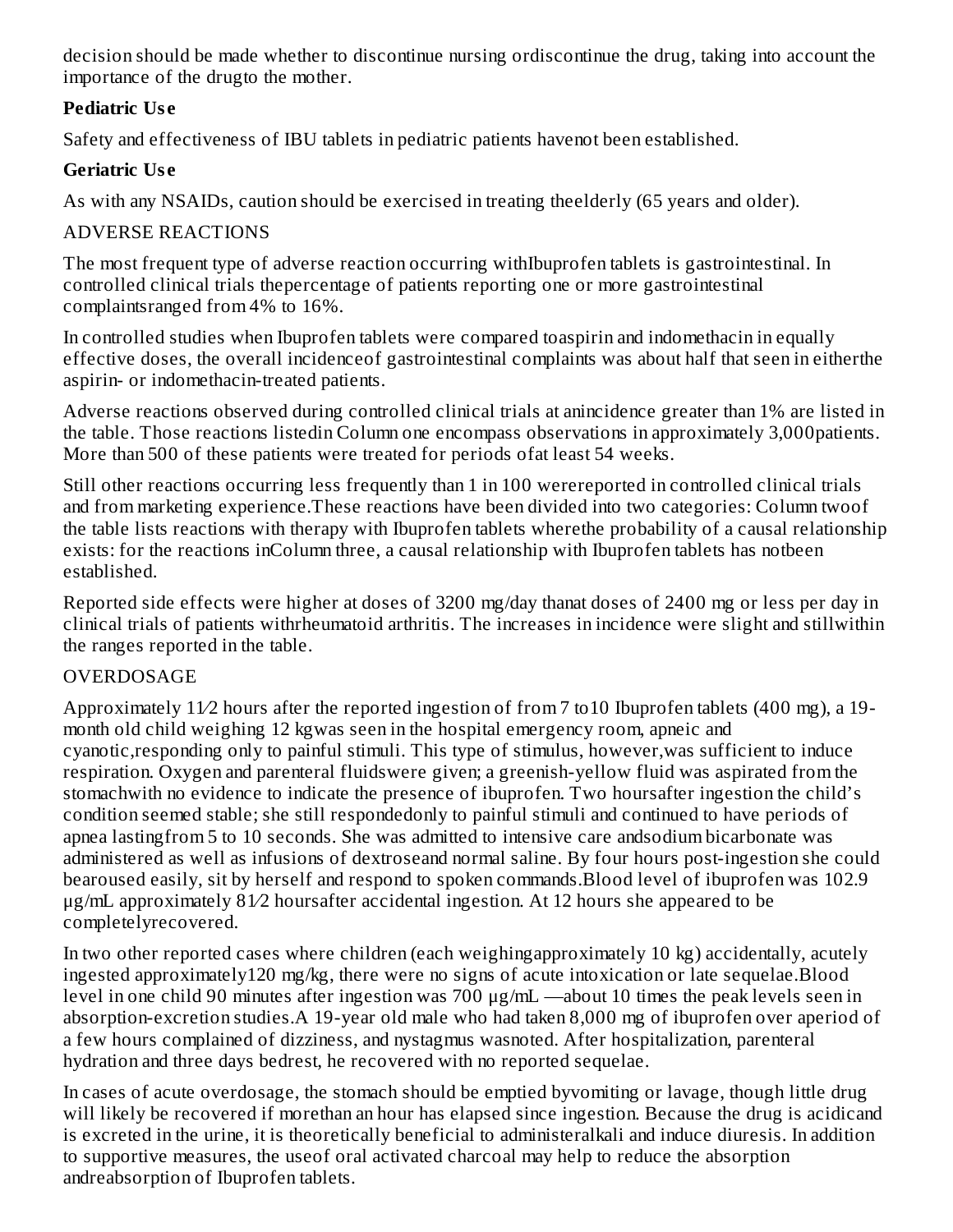#### DOSAGE AND ADMINISTRATION

Carefully consider the potential benefits and risks of IBU tabletsand other treatment options before deciding to use IBU tablets. Usethe lowest effective dose for the shortest duration consistent withindividual patient treatment goals (see WARNINGS).

After observing the response to initial therapy with IBU tablets, thedose and frequency should be adjusted to suit an individual patient'sneeds.Do not exceed 3200 mg total daily dose. If gastrointestinal complaintsoccur, administer IBU tablets with meals or milk.

Rheumatoid arthritis and osteoarthritis, including flare-ups ofchronic disease:

Suggested Dosage: 1200 mg-3200 mg daily (400 mg, 600 mg or800 mg tid or qid). Individual patients may show a better responseto 3200 mg daily, as compared with 2400 mg, although in wellcontrolledclinical trials patients on 3200 mg did not show a better meanresponse in terms of efficacy. Therefore, when treating patients with3200 mg/day, the physician should observe sufficient increased clinicalbenefits to offset potential increased risk.The dose should be tailored to each patient, and may be loweredor raised depending on the severity of symptoms either at time of initiatingdrug therapy or as the patient responds or fails to respond.In general, patients with rheumatoid arthritis seem to require higherdoses of IBU tablets than do patients with osteoarthritis.

The smallest dose of IBU tablets that yields acceptable controlshould be employed. A linear blood level dose-response relationshipexists with single doses up to 800 mg (See CLINICAL PHARMACOLOGYfor effects of food on rate of absorption).

The availability of three tablet strengths facilitates dosage adjustment.In chronic conditions, a therapeutic response to therapy with IBU tablets is sometimes seen in a few days to a week but most often isobserved by two weeks. After a satisfactory response has beenachieved, the patient's dose should be reviewed and adjusted asrequired.

#### **Mild to moderate pain:**

400 mg every 4 to 6 hours as necessaryfor relief of pain.In controlled analgesic clinical trials, doses of Ibuprofen tabletsgreater than 400 mg were no more effective than the 400 mg dose.

## **Dysmenorrhea:**

For the treatment of dysmenorrhea, beginningwith the earliest onset of such pain, IBU tablets should be given in adose of 400 mg every 4 hours as necessary for the relief of pain.

### HOW SUPPLIED

IBU tablets are available in the following strengths, colors and sizes:

400 mg (white, oval, debossed 4I)

600 mg (white, caplet, debossed 6I)

35356-699-40

800 mg (white, caplet, debossed 8I)

### **Information for Patients**

Patients should be informed of the following information beforeinitiating therapy with an NSAID and periodically during the course ofongoing therapy. Patients should also be encouraged to read theNSAID Medication Guide that accompanies each prescription dispensed

• IBU tablets like other NSAIDs, may cause serious CV side effects,such as MI or stroke, which may result in hospitalization and evendeath. Although serious CV events can occur without warningsymptoms, patients should be alert for the signs and symptoms ofchest pain, shortness of breath, weakness, slurring of speech, andshould ask for medical advice when observing any indicative sign orsymptoms. Patients should be apprised of the importance of thisfollow-up (see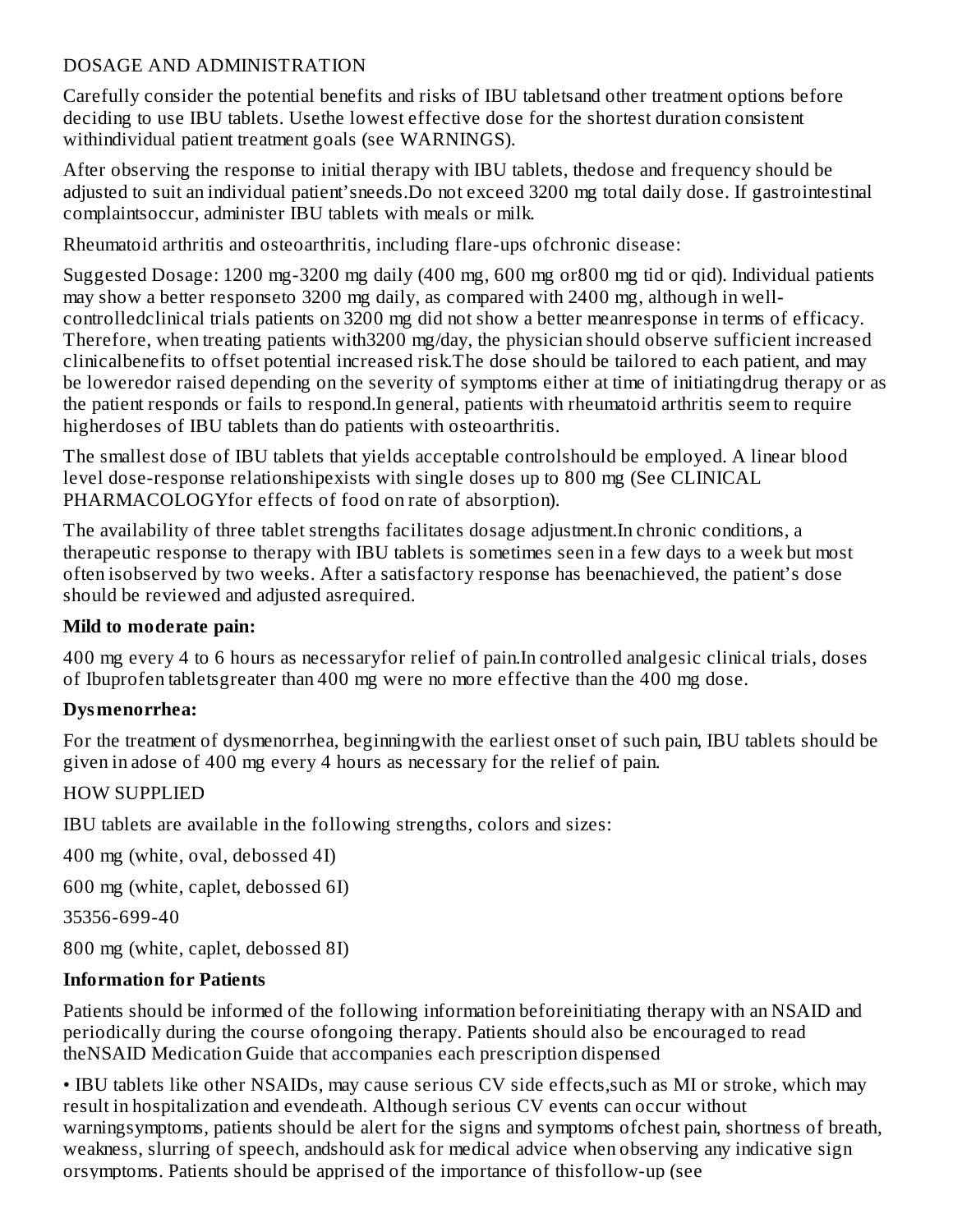#### **WARNINGS,Cardiovas cular Effects**).

• IBU tablets, like other NSAIDs, can cause GI discomfort and, rarely,serious GI side effects, such as ulcers and bleeding, which mayresult in hospitalization and even death. Although serious GI tractulcerations and bleeding can occur without warning symptoms,patients should be alert for the signs and symptoms of ulcerationsand bleeding, and should ask for medical advice when observingany indicative signs or symptoms including epigastric pain, dyspepsia,melena, and hematemesis. Patients should be apprised of theimportance of this follow-up (see **WARNINGS,Gastrointestinal Effects-Risk of Ulceration, Bleeding and Perforation).**

• IBU tablets, like other NSAIDs, can cause serious skin side effectssuch as exfoliative dermatitis, SJS and TEN, which may result inhospitalization and even death. Although serious skin reactions mayoccur without warning, patients should be alert for the signs andsymptoms of skin rash and blisters, fever, or other signs of hypersensitivitysuch as itching, and should ask for medical advice whenobserving any indicative sign or symptoms. Patients should beadvised to stop the drug immediately if they develop any type ofrash and contact their physicians as soon as possible.

• Patients should promptly report signs or symptoms of unexplainedweight gain or edema to their physicians.

• Patients should be informed of the warning signs and symptoms ofhepatotoxicity (e.g., nausea, fatigue, lethargy, pruritus, jaundice,right upper quadrant tenderness and "flu-like" symptoms). If theseoccur, patients should be instructed to stop therapy and seek immediatemedical therapy.

• Patients should be informed of the signs of an anaphylactoid reaction(e.g. difficulty breathing, swelling of the face or throat). If theseoccur, patients should be instructed to seek immediate emergencyhelp (see **WARNINGS)**.

• In late pregnancy, as with other NSAIDs, IBU tablets should beavoided because it may cause premature closure of the ductus arteriosus.

## BOXED WARNING

**Cardiovas cular Risk**

- NSAIDs may cause an increased risk of serious cardiovascularthrombotic events, myocardial infarction, and stroke,which can be fatal. This risk may increase with duration ofuse. Patients with cardiovascular disease or risk factors forcardiovascular disease may be at greater risk (See **WARNINGS**).
- IBU tablets are contraindicated for treatment of peri-operativepain in the setting of coronary artery bypass graft (CABG)surgery (See **WARNINGS**).

#### **Gastrointestinal Risk**

• NSAIDS cause an increased risk of serious gastrointestinaladverse events including bleeding, ulceration, and perforationof the stomach or intestines, which can be fatal. These eventscan occur at any time during use and without warning symptoms.Elderly patients are at greater risk for serious gastrointestinalevents. (See **WARNINGS**).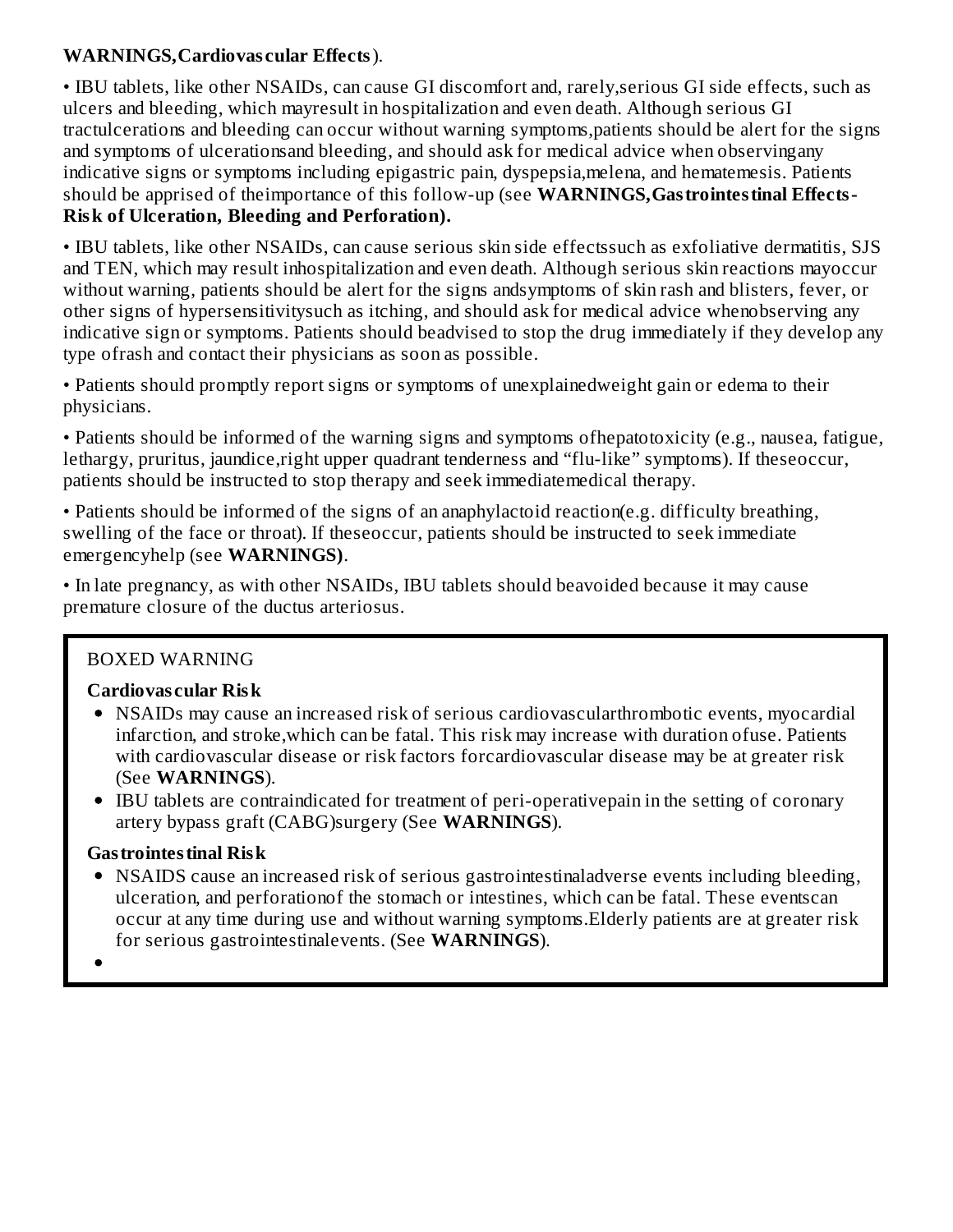| Holland, OH 43528<br>Warning: Keep out of children's reach.<br><b>IBU 600 MG</b><br>Store at room temperature.<br>Consult with a physician or see insert for dosage.<br>GTIN: 033535669940<br>WHITE, CAPLET, 61<br>NDC: 35356-0699-40<br>#40 TABLETS<br><b>BU 600 MG</b><br>NDC: 35356-0699-40<br>Serial:<br>NDC: 35356-0699-40<br>Serial:<br>#40 TABLETS<br>Lot:<br><b>BU 600 MG</b><br>#40 TABLETS<br>Lot<br>Serial:<br>Lot:<br>Rx only<br>EXP: H<br>EXP:<br>$kkP: \theta$<br><b>REV. 07/16</b><br>Each tablet contains Ibuprofen, USP 600 mg<br>Mfr: Dr. Reddy's Laboratories Louisiana LLC, Shreveport, LA 71106<br>ibuprofen tablet<br><b>Product Information</b><br>HUMAN PRESCRIPTION DRUG<br>Item Code (Source)<br>NDC:35356-699(NDC:55111-683)<br>Product Type<br><b>Route of Administration</b><br>ORAL<br><b>Active Ingredient/Active Moiety</b><br><b>Ingredient Name</b><br><b>Basis of Strength</b><br>Strength<br>Ibuprofen (UNII: WK2XYI10QM) (Ibuprofen - UNII:WK2XYI10QM)<br>Ibupro fen<br>600 mg<br><b>Inactive Ingredients</b><br><b>Ingredient Name</b><br>Strength<br>carnauba wax (UNII: R12CBM0EIZ)<br>silicon dioxide (UNII: ETJ7Z6XBU4)<br>croscarmellose sodium (UNII: M28OL1HH48) |  |  |  |  |  |  |
|---------------------------------------------------------------------------------------------------------------------------------------------------------------------------------------------------------------------------------------------------------------------------------------------------------------------------------------------------------------------------------------------------------------------------------------------------------------------------------------------------------------------------------------------------------------------------------------------------------------------------------------------------------------------------------------------------------------------------------------------------------------------------------------------------------------------------------------------------------------------------------------------------------------------------------------------------------------------------------------------------------------------------------------------------------------------------------------------------------------------------------------------------------------------------------------------------------------|--|--|--|--|--|--|
| <b>IBU</b>                                                                                                                                                                                                                                                                                                                                                                                                                                                                                                                                                                                                                                                                                                                                                                                                                                                                                                                                                                                                                                                                                                                                                                                                    |  |  |  |  |  |  |
|                                                                                                                                                                                                                                                                                                                                                                                                                                                                                                                                                                                                                                                                                                                                                                                                                                                                                                                                                                                                                                                                                                                                                                                                               |  |  |  |  |  |  |
|                                                                                                                                                                                                                                                                                                                                                                                                                                                                                                                                                                                                                                                                                                                                                                                                                                                                                                                                                                                                                                                                                                                                                                                                               |  |  |  |  |  |  |
|                                                                                                                                                                                                                                                                                                                                                                                                                                                                                                                                                                                                                                                                                                                                                                                                                                                                                                                                                                                                                                                                                                                                                                                                               |  |  |  |  |  |  |
|                                                                                                                                                                                                                                                                                                                                                                                                                                                                                                                                                                                                                                                                                                                                                                                                                                                                                                                                                                                                                                                                                                                                                                                                               |  |  |  |  |  |  |
|                                                                                                                                                                                                                                                                                                                                                                                                                                                                                                                                                                                                                                                                                                                                                                                                                                                                                                                                                                                                                                                                                                                                                                                                               |  |  |  |  |  |  |
|                                                                                                                                                                                                                                                                                                                                                                                                                                                                                                                                                                                                                                                                                                                                                                                                                                                                                                                                                                                                                                                                                                                                                                                                               |  |  |  |  |  |  |
|                                                                                                                                                                                                                                                                                                                                                                                                                                                                                                                                                                                                                                                                                                                                                                                                                                                                                                                                                                                                                                                                                                                                                                                                               |  |  |  |  |  |  |
|                                                                                                                                                                                                                                                                                                                                                                                                                                                                                                                                                                                                                                                                                                                                                                                                                                                                                                                                                                                                                                                                                                                                                                                                               |  |  |  |  |  |  |
|                                                                                                                                                                                                                                                                                                                                                                                                                                                                                                                                                                                                                                                                                                                                                                                                                                                                                                                                                                                                                                                                                                                                                                                                               |  |  |  |  |  |  |
|                                                                                                                                                                                                                                                                                                                                                                                                                                                                                                                                                                                                                                                                                                                                                                                                                                                                                                                                                                                                                                                                                                                                                                                                               |  |  |  |  |  |  |
|                                                                                                                                                                                                                                                                                                                                                                                                                                                                                                                                                                                                                                                                                                                                                                                                                                                                                                                                                                                                                                                                                                                                                                                                               |  |  |  |  |  |  |
|                                                                                                                                                                                                                                                                                                                                                                                                                                                                                                                                                                                                                                                                                                                                                                                                                                                                                                                                                                                                                                                                                                                                                                                                               |  |  |  |  |  |  |
|                                                                                                                                                                                                                                                                                                                                                                                                                                                                                                                                                                                                                                                                                                                                                                                                                                                                                                                                                                                                                                                                                                                                                                                                               |  |  |  |  |  |  |
|                                                                                                                                                                                                                                                                                                                                                                                                                                                                                                                                                                                                                                                                                                                                                                                                                                                                                                                                                                                                                                                                                                                                                                                                               |  |  |  |  |  |  |
|                                                                                                                                                                                                                                                                                                                                                                                                                                                                                                                                                                                                                                                                                                                                                                                                                                                                                                                                                                                                                                                                                                                                                                                                               |  |  |  |  |  |  |
|                                                                                                                                                                                                                                                                                                                                                                                                                                                                                                                                                                                                                                                                                                                                                                                                                                                                                                                                                                                                                                                                                                                                                                                                               |  |  |  |  |  |  |
|                                                                                                                                                                                                                                                                                                                                                                                                                                                                                                                                                                                                                                                                                                                                                                                                                                                                                                                                                                                                                                                                                                                                                                                                               |  |  |  |  |  |  |
|                                                                                                                                                                                                                                                                                                                                                                                                                                                                                                                                                                                                                                                                                                                                                                                                                                                                                                                                                                                                                                                                                                                                                                                                               |  |  |  |  |  |  |
|                                                                                                                                                                                                                                                                                                                                                                                                                                                                                                                                                                                                                                                                                                                                                                                                                                                                                                                                                                                                                                                                                                                                                                                                               |  |  |  |  |  |  |
|                                                                                                                                                                                                                                                                                                                                                                                                                                                                                                                                                                                                                                                                                                                                                                                                                                                                                                                                                                                                                                                                                                                                                                                                               |  |  |  |  |  |  |
|                                                                                                                                                                                                                                                                                                                                                                                                                                                                                                                                                                                                                                                                                                                                                                                                                                                                                                                                                                                                                                                                                                                                                                                                               |  |  |  |  |  |  |
|                                                                                                                                                                                                                                                                                                                                                                                                                                                                                                                                                                                                                                                                                                                                                                                                                                                                                                                                                                                                                                                                                                                                                                                                               |  |  |  |  |  |  |
|                                                                                                                                                                                                                                                                                                                                                                                                                                                                                                                                                                                                                                                                                                                                                                                                                                                                                                                                                                                                                                                                                                                                                                                                               |  |  |  |  |  |  |
|                                                                                                                                                                                                                                                                                                                                                                                                                                                                                                                                                                                                                                                                                                                                                                                                                                                                                                                                                                                                                                                                                                                                                                                                               |  |  |  |  |  |  |
| hypromelloses (UNII: 3NXW29V3WO)<br>magnesium stearate (UNII: 70097M6I30)                                                                                                                                                                                                                                                                                                                                                                                                                                                                                                                                                                                                                                                                                                                                                                                                                                                                                                                                                                                                                                                                                                                                     |  |  |  |  |  |  |
| cellulose, microcrystalline (UNII: OP1R32D61U)                                                                                                                                                                                                                                                                                                                                                                                                                                                                                                                                                                                                                                                                                                                                                                                                                                                                                                                                                                                                                                                                                                                                                                |  |  |  |  |  |  |
| polydextrose (UNII: VH2XOU12IE)                                                                                                                                                                                                                                                                                                                                                                                                                                                                                                                                                                                                                                                                                                                                                                                                                                                                                                                                                                                                                                                                                                                                                                               |  |  |  |  |  |  |
| POLYETHYLENE GLYCOL, UNSPECIFIED (UNII: 3WJQ0SDW1A)                                                                                                                                                                                                                                                                                                                                                                                                                                                                                                                                                                                                                                                                                                                                                                                                                                                                                                                                                                                                                                                                                                                                                           |  |  |  |  |  |  |
| polysorbate 80 (UNII: 6OZP39ZG8H)                                                                                                                                                                                                                                                                                                                                                                                                                                                                                                                                                                                                                                                                                                                                                                                                                                                                                                                                                                                                                                                                                                                                                                             |  |  |  |  |  |  |
| titanium dioxide (UNII: 15FIX9V2JP)                                                                                                                                                                                                                                                                                                                                                                                                                                                                                                                                                                                                                                                                                                                                                                                                                                                                                                                                                                                                                                                                                                                                                                           |  |  |  |  |  |  |
|                                                                                                                                                                                                                                                                                                                                                                                                                                                                                                                                                                                                                                                                                                                                                                                                                                                                                                                                                                                                                                                                                                                                                                                                               |  |  |  |  |  |  |
| <b>Product Characteristics</b>                                                                                                                                                                                                                                                                                                                                                                                                                                                                                                                                                                                                                                                                                                                                                                                                                                                                                                                                                                                                                                                                                                                                                                                |  |  |  |  |  |  |
|                                                                                                                                                                                                                                                                                                                                                                                                                                                                                                                                                                                                                                                                                                                                                                                                                                                                                                                                                                                                                                                                                                                                                                                                               |  |  |  |  |  |  |
| Color<br>WHITE<br><b>Score</b><br>no score                                                                                                                                                                                                                                                                                                                                                                                                                                                                                                                                                                                                                                                                                                                                                                                                                                                                                                                                                                                                                                                                                                                                                                    |  |  |  |  |  |  |
| <b>OVAL</b><br><b>Shape</b><br><b>Size</b><br>9 <sub>mm</sub>                                                                                                                                                                                                                                                                                                                                                                                                                                                                                                                                                                                                                                                                                                                                                                                                                                                                                                                                                                                                                                                                                                                                                 |  |  |  |  |  |  |
| Flavor<br><b>Imprint Code</b><br>61                                                                                                                                                                                                                                                                                                                                                                                                                                                                                                                                                                                                                                                                                                                                                                                                                                                                                                                                                                                                                                                                                                                                                                           |  |  |  |  |  |  |